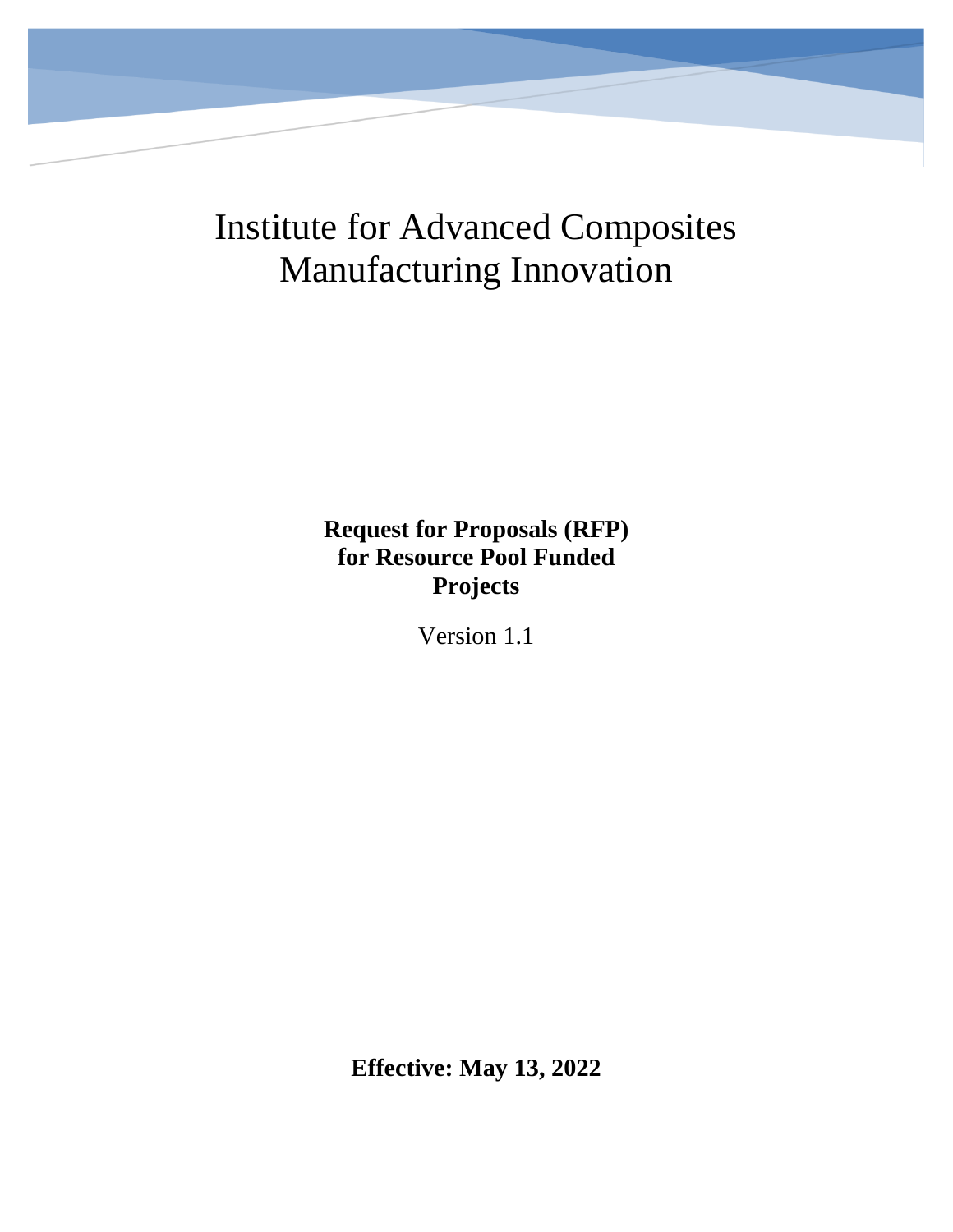# **Table of Contents**

| 1              |
|----------------|
| $\overline{2}$ |
| 2.1            |
| 3              |
|                |
| 4              |
| 4.1            |
| 4.2            |
| 5              |
| 5.1            |
| 6              |
| 7              |
| 8              |
| 8.1            |
| 8.2            |
| 8.3            |
|                |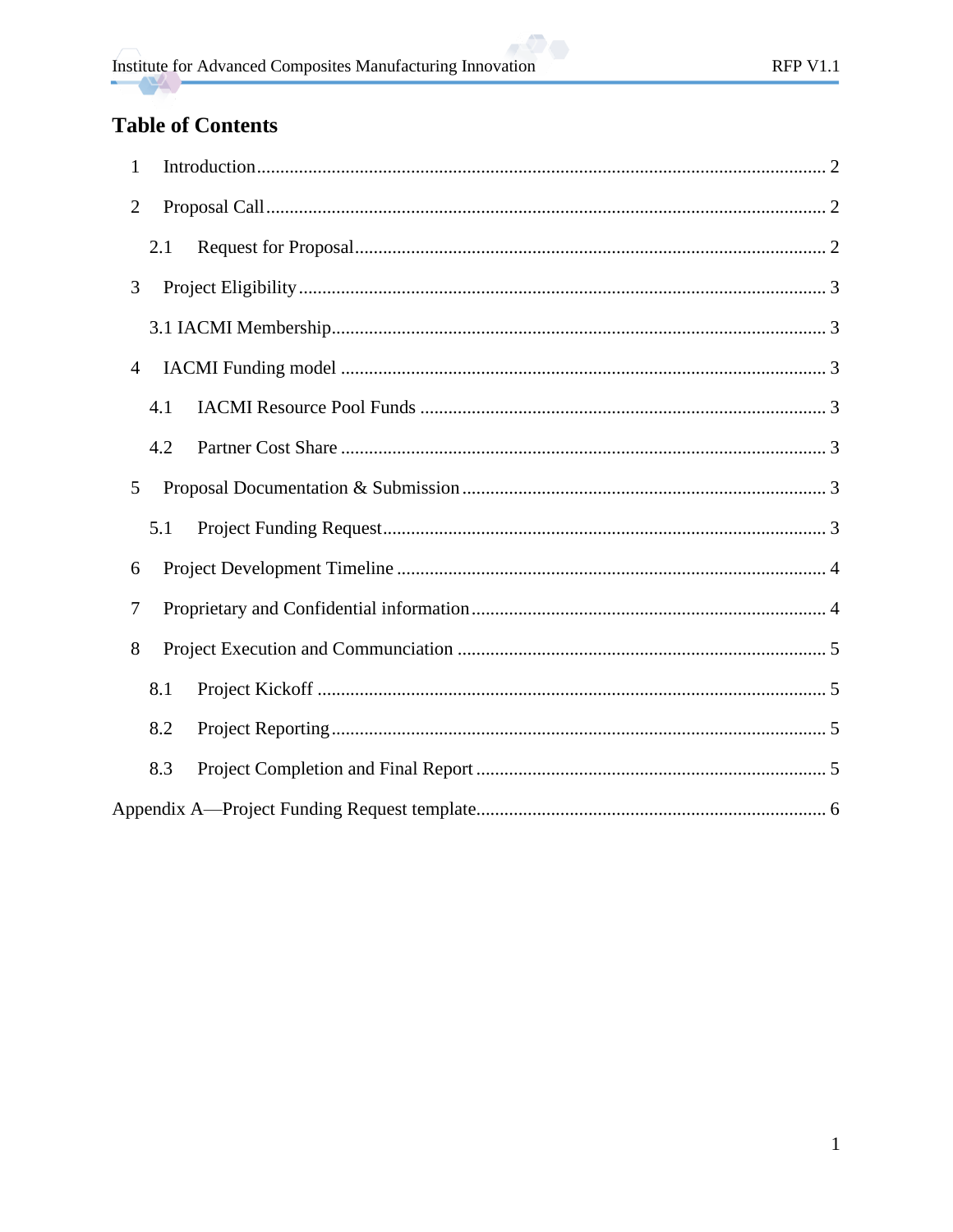### **REQUEST FOR PROPOSALS (RFP) V1.1**

### <span id="page-2-0"></span>**1 INTRODUCTION**

IACMI – The Composites Institute is a 130+ member community of industry, universities, national laboratories, and federal, state, and local government agencies working together to improve everyday lives through the power of composites. The mission of IACMI is to convene, connect and catalyze the composites community to accelerate advanced composites design, manufacturing, technical innovation, and workforce solutions to enable a cleaner and more sustainable, more secure, and more competitive U.S. economy. A Manufacturing USA institute, IACMI is supported by the U.S. Department of Energy's Advanced Manufacturing Office, as well as key state and industry partners. Advanced composites provide strength and stiffness while being very lightweight. These characteristics provide advantages in many transportation, energy, and infrastructure applications. Greater deployment of advanced composites can offer benefits, such as providing safer, more energy-efficient vehicles. IACMI is working to drive the large-scale adoption of advanced composites in diverse markets.

IACMI is a public-private partnership committed to increasing domestic production capacity, growing manufacturing, and creating jobs across the U.S. composites industry. The innovative composites manufacturing approaches developed by IACMI partners will help industry meet cost and production targets that not only lower energy consumption and greenhouse gas emissions but accelerate realization of life cycle energy efficiency targets for fibers-reinforced polymer composite applications.

### <span id="page-2-1"></span>**2 PROPOSAL CALL**

IACMI Consortium funded projects are those proposed by IACMI member(s) or IACMI working groups and funded (or co-funded) through the IACMI Consortium Resource Pool, which represents a portion of membership fees set aside annually for the purpose of addressing specific opportunities that have direct or indirect benefit to a broad portion of the IACMI membership. The amount of funding available will depend on the number and levels of members paid in good standing and the Council Annual Budget and represents funds on hand in excess of that needed to maintain ongoing Consortium operations plus a contingency reserve approved by the Consortium Council as part of the Council Annual Budget.

The Consortium Resource Pool is intended to fund precompetitive technical projects that advance, utilize, or demonstrate emerging technologies that have the potential to attract higher levels of follow-on funding. These include projects proposed by a single IACMI member, a group of members, or an IACMI Working Group. Technical project outcomes are meant to be shared with IACMI membership to foster further development and commercialization. Solely proprietary project proposals are discouraged and not likely to be funded.

### <span id="page-2-2"></span>**2.1 Request for Proposal**

This Request for Proposal (RFP) is the document that will be used by IACMI to communicate information concerning the solicitation, review, and awarding of projects. The most recent version of the RFP will be available on the IACMI website [\(https://iacmi.org/submitaproject\)](https://iacmi.org/submitaproject). for public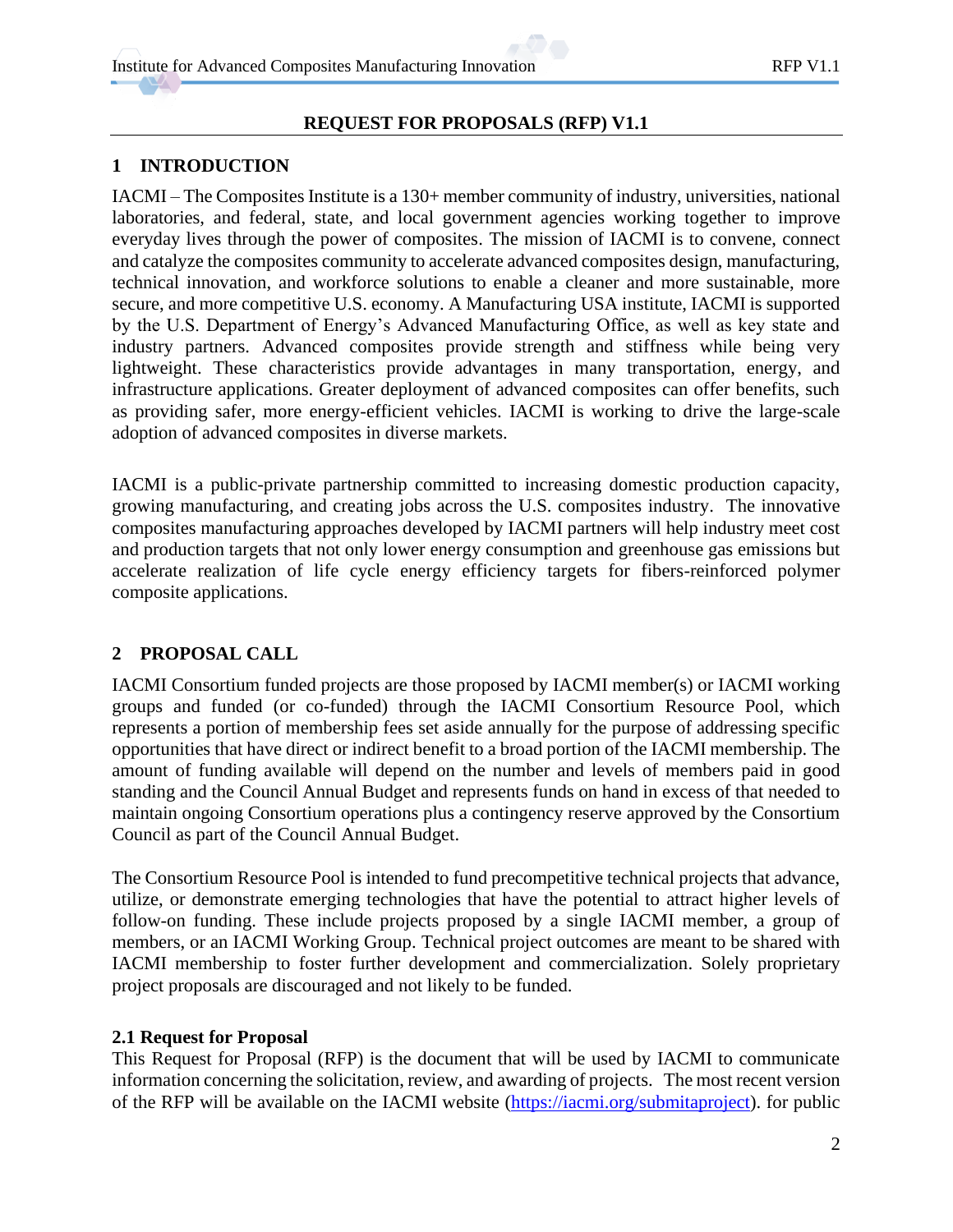view. IACMI reserves the option to amend and modify this RFP as appropriate and necessary. Updates will be communicated to the membership via the IACMI website as well as through announcements in newsletters.

### <span id="page-3-0"></span>**3 PROJECT ELIGIBILITY**

### <span id="page-3-1"></span>**3.1 IACMI Membership**

All project partners must become IACMI members by executing the Membership Agreement by the time the Project Agreement is sent out for review. An interested party may request information on IACMI membership on the IACMI website at [Become a member -](https://iacmi.org/members/become-a-member/) IACMI.

### <span id="page-3-2"></span>**4 IACMI FUNDING MODEL**

### <span id="page-3-3"></span>**4.1 IACMI Resource Pool Funds**

The maximum amount of IACMI Resource Pool funding that may be requested for a project proposed under this RFP, is \$50,000. Proposers are encouraged to provide both cash and in-kind funding to increase the scope of work that can be performed. Once approved, Resource Pool funds committed to the project are set aside and not available for other purposes until the project is completed.

### <span id="page-3-4"></span>**4.2 Partner Cost Share**

Projects that have Industry and other cost share to supplement the IACMI resource pool funding will be favored over otherwise similar projects that only meet minimum cost share requirements. This additional cost share represents a stronger level of commitment to the project from participants. Project teams may not use the same cost share contributions to meet requirements for more than one project. Additionally, any cost share contributions must be specified in each project team members' budget, verifiable from records, and reasonable for efficient accomplishment of the project.

### <span id="page-3-5"></span>**5 PROPOSAL DOCUMENTATION & SUBMISSION**

Project teams will submit a Project Funding Request by the date identified in this RFP in Appendix A and shown on the website at [https://iacmi.org/submitaproject.](https://iacmi.org/submitaproject) The basic flow of documentation begins with a Project Funding Request generated by an IACMI member(s) or an IACMI Working Group. The request will be evaluated by the IACMI Executive Director and Chief Technology Officer (CTO). and shared with the IACMI Consortium Council for feedback. Proposal teams will be notified on the decision whether to fund.

### <span id="page-3-6"></span>**5.1 Project Funding Request**

Each project team will create a short document that summarizes the high-level information in the project. This document submitted by the Proposed Project Lead will be known as a **Project Funding Request.** This document will include, at a minimum: a) a brief description of the project work and deliverables and how it addresses issues in markets served by IACMI; b) approximate budget and timeline for the work proposed, including cost-sharing and project funding from outside sources; c) team members that will be participating on the project; d) potential follow-on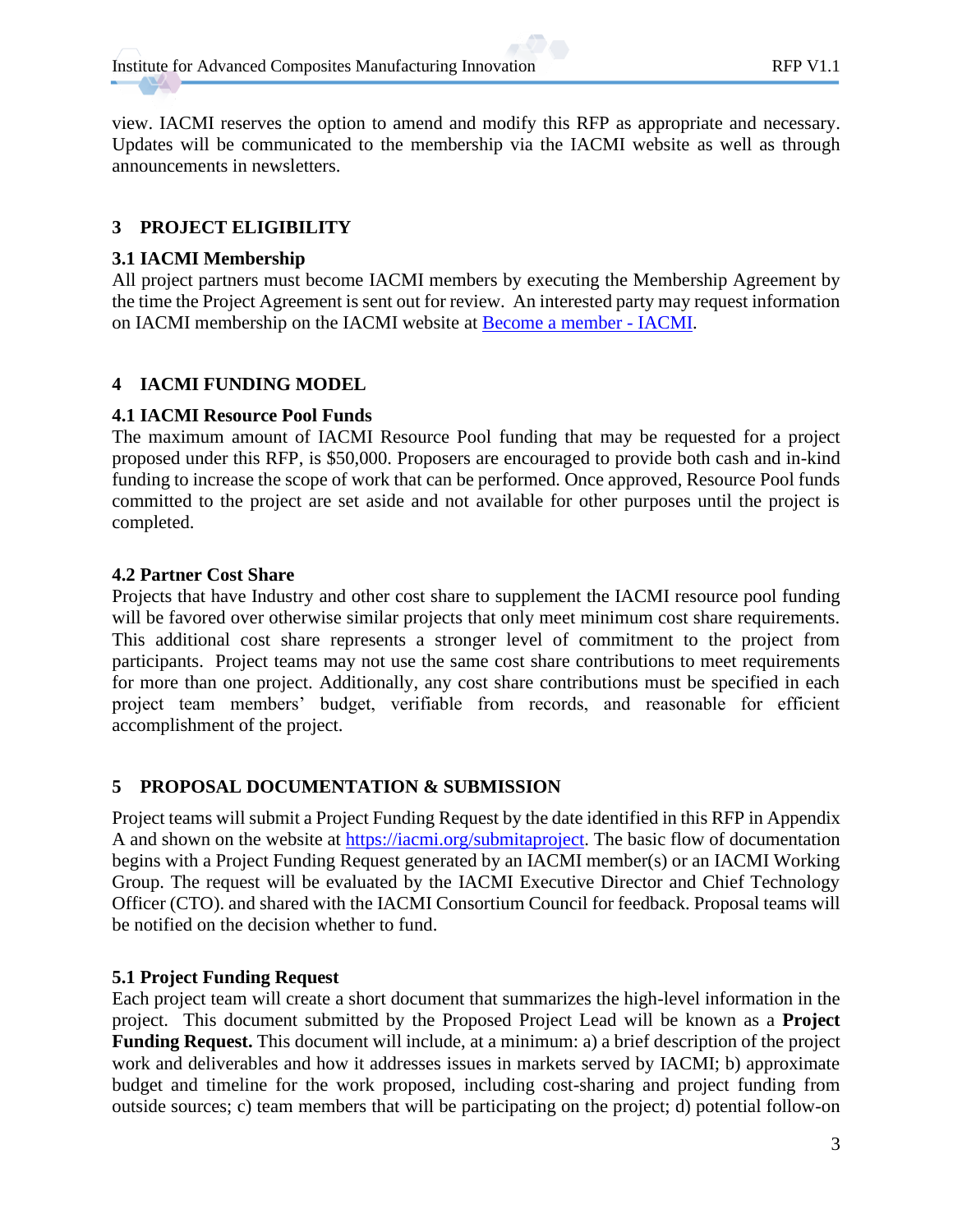funding; and e) other advantages to the Consortium (e.g., engagement of interns, enlistment of new industry members, applications to new industrial uses). Once submitted, if the Project Funding Request needs more refinement or information, the Project Lead will be notified so that there is an opportunity to revise prior to being reviewed.

Once the Project Funding Request has been reviewed, the project team will be notified of the result. If it is approved, the project team will work with the IACMI Program Management team to develop a statement of work and budget and complete any necessary contractual documentation. If it is not approved, the project team can evaluate the feedback to see if they would like to revise their project idea to submit during a subsequent RPF call or can choose to not pursue the project any further.

A template of the Project Funding Request can be found in Appendix A of this document and is on the IACMI website at [https://iacmi.org/submitaproject.](https://iacmi.org/submitaproject)

### <span id="page-4-0"></span>**6 PROJECT DEVELOPMENT TIMELINE**

IACMI has implemented a timeline for Resource Pool project submittals under this RFP. This will enable project teams to better plan for Idea Paper submittals, the development of project information (such as the Statement of Work (SOW) and budgets), and final approval for project start.

These Project Cycle deadlines include review time by IACMI and the IACMI Consortium Council and will help project teams plan for the time needed to get final and approved documentation, as well as help the IACMI leadership manage overall project portfolio.

#### RFP 1.1 Project Timeline

| RFP Issued to Membership                                              | 5/13/2022 |
|-----------------------------------------------------------------------|-----------|
| Last day for Project Funding Request Submittal for this Project Cycle | 5/27/2022 |
| Notification to project team on decision to award                     | 6/29/2022 |
| Project documents (SOW, Budget, contract) finalized                   | 7/15/2022 |
| Anticipated Project Approval to Start                                 | 7/18/2022 |

The next RFP is expected to be issued mid-July 2022 for the next round of Resource Pool project submissions.

### <span id="page-4-1"></span>**7 PROPRIETARY AND CONFIDENTIAL INFORMATION**

The Project Agreement that will be completed between IACMI and project team participants covers the IP terms for the project. IACMI will protect proprietary information and shall not use such proprietary information for purposes other than evaluation of a proposal and subsequent project administration.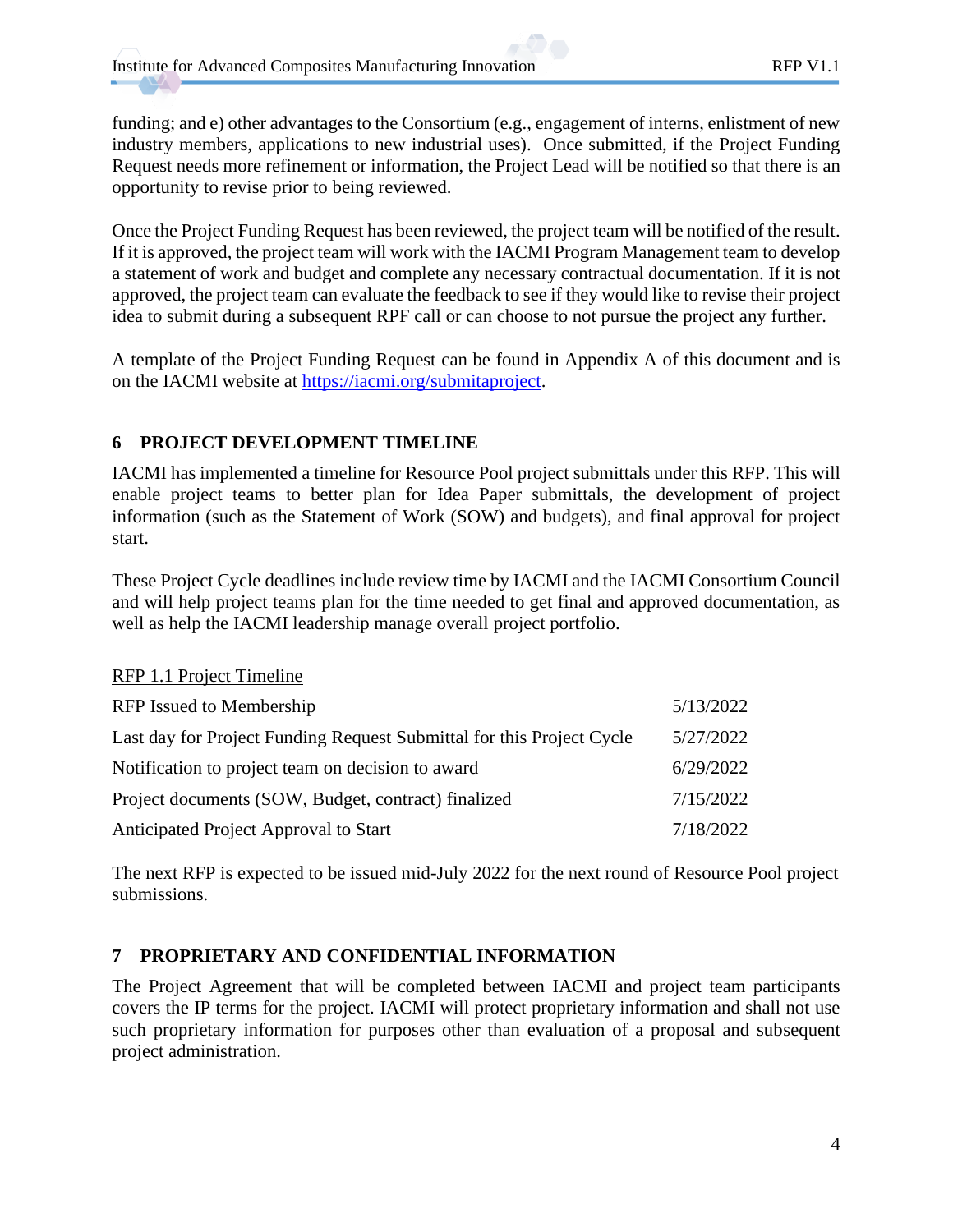### <span id="page-5-0"></span>**8 PROJECT EXECUTION AND COMMUNCIATION**

### <span id="page-5-1"></span>**8.1 Project Kickoff**

Upon execution of the contractual documentation between IACM and project team members, a kickoff meeting will be scheduled for the project. The project team participants and the IACMI Program Management team will be invited to the project kickoff meeting. In addition to discussing the project itself, project reporting expectations will also be a focus of the kickoff meeting.

### <span id="page-5-2"></span>**8.2 Project Reporting**

During the period of performance of the project, the Project Team Lead will coordinate (**at a minimum)** monthly project team meetings to include the project team participants and the IACMI Program Management team. The project team will submit at a minimum quarterly progress reports to the IACMI Program Director by the end of the second week after each quarter's end using a template provided to the project team. These reports will highlight information such as project accomplishments, milestone progress, current spending, assessment of any identified risks, and plans for the next month. **If a project team falls more than 3 months behind in reporting, IACMI leadership will meet to decide whether to put the project on hold until it comes into compliance.**

Additionally, project teams will be asked to report on the project status and accomplishments in a larger consortium meeting, such as the annual IACMI Members meeting.

### <span id="page-5-3"></span>**8.3 Project Completion and Final Report**

After the period of performance of the project, the project team will be required to submit a final report to IACMI within 30 days of the end of the project. This report should contain information that can be shared publicly and as such the project team will be advised to not include proprietary information.

Additionally, all invoices and cost share forms associated with a project are required to be received by IACMI no later than 60 days after the projects ends (i.e., the final period of performance date as defined in the contract).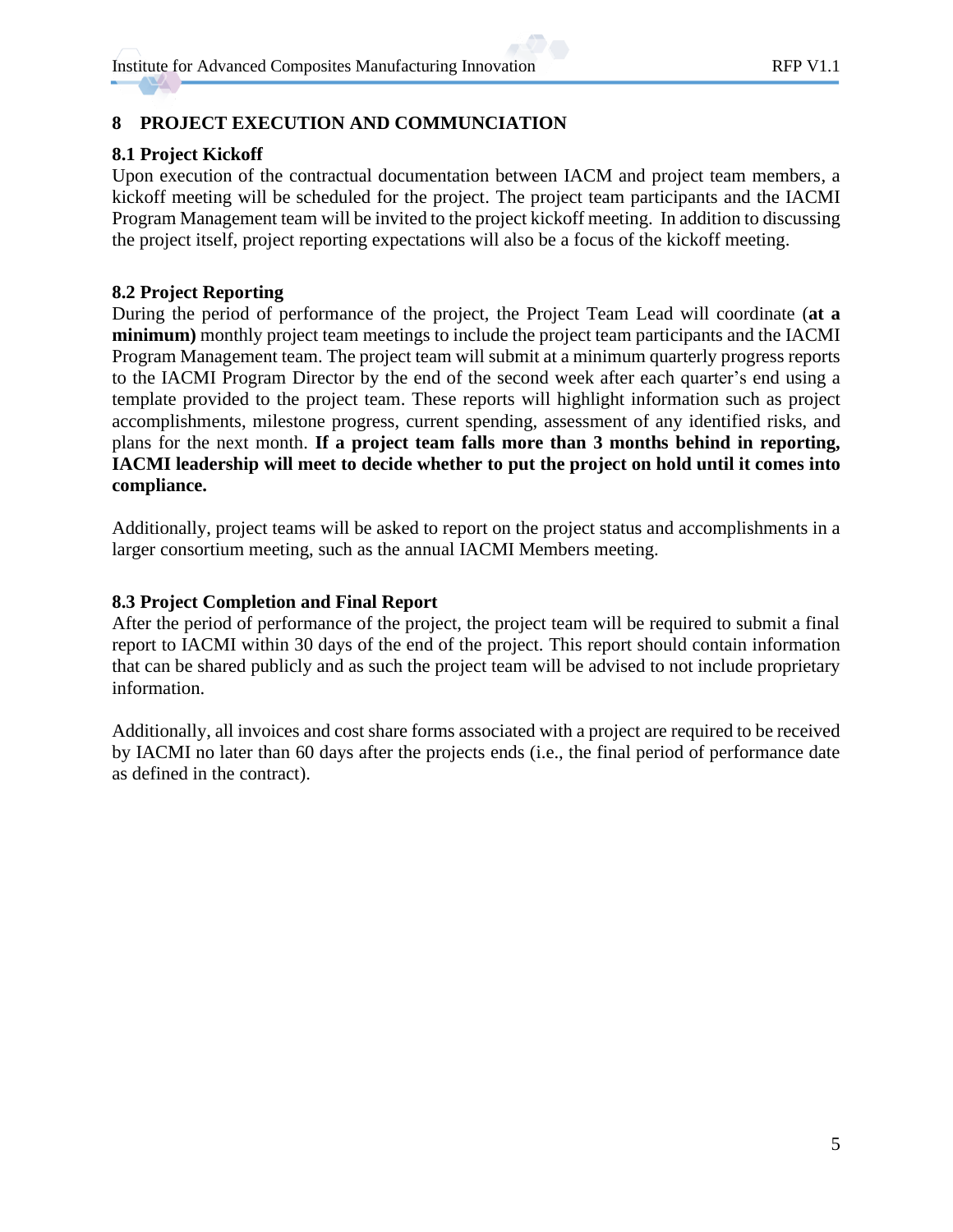## <span id="page-6-0"></span>**APPENDIX A—PROJECT FUNDING REQUEST TEMPLATE**

# **IACMI Project Funding Request**

*It is strongly recommended for proposers to work with an IACMI core partner(s) to formulate a project idea. Upon completion, please submit this Funding Request to the IACMI Consortium Executive Director to initiate the review process.* 

**Date:**

### **Project Title:**

### **Project Partner Lead Organization:**

POC Name:

E-mail:

Phone:

### **Core IACMI R&D Partner(s)**

POC Name: E-mail:

Phone:

### **Additional Project Partners:**

### **Project Summary (2-3 paragraphs):**

Provide a short summary of the project (i.e., problem to be solved, need for a solution, market opportunity that will be addressed).

### **Please answer the following questions (1-2 pages total):**

Which IACMI goals does this project idea support (cost, energy, recycling, new materials)? *(*i.e., *What is the project trying to achieve?)*